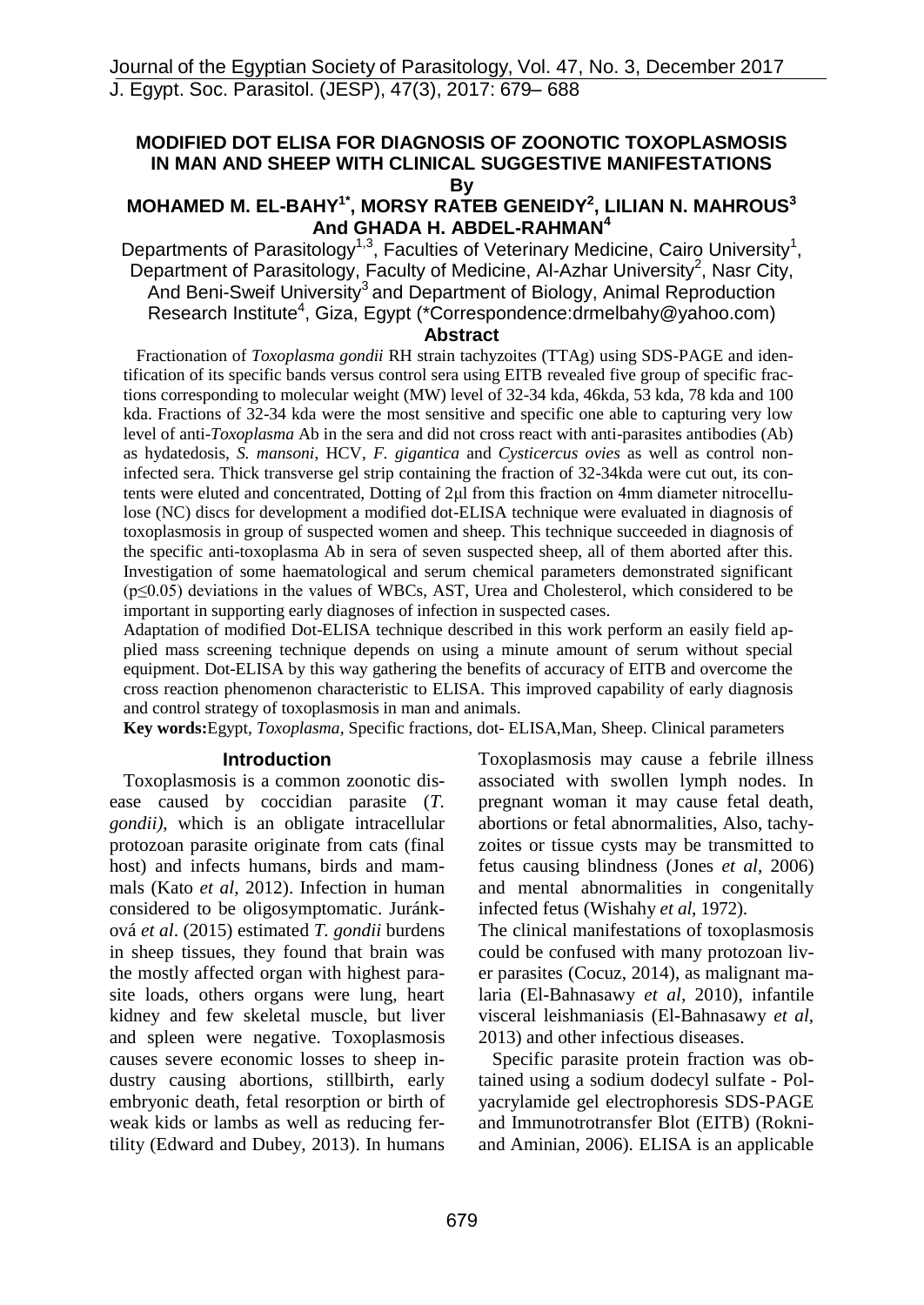test suitable for inspection of large number of samples in the same time, and accuracy depended on purity degree and antigen specificity used (Sun *et al*, 2015). Also, the Dot-ELISA proved to be more accuracy, simple, economic, direct visually read and more rapid microassay which need minute volume of reagents to perform (Swarna and Parija, 2012).

 This study aimed to develop a new modified Dot-ELISA technique using accurately identified specific protein fractions of TTAg to diagnose *Toxoplasma gondii* infection in suspected women and sheep. Also, the effect of *T. gondii* on some hematological parameters, liver and kidney functions were evaluated to identify the most characteristic alterations associated with toxoplasmosis.

## **Materials and Methods**

 This study was designed and approved by Faculty of Veterinary Medicine, Cairo University's Ethics Committee and was performed in accordance with the ethical standards laid down in the 1964 Declaration of Helsinki, as well as that of Faculty of Medicine, Al-Azhar University. This study was conducted from March to September 2017.

 *T. gondii* tachyzoites antigen (TTAg) preparation (Gasbarre *et al,* 1984): *Toxoplasma* (RH) strains tachyzoites were collected from the peritoneal fluid of experimentally infected mice. After washing by centrifugation, tachyzoites were ruptured in few amount of PBS by 3 times freezing and thawing. The contents were sonicated using Cole Parmer Ultrasonic Homogenizer under 150 watt interrupted pulse output at 50% power cycle in ice bath. The suspension was centrifuged at 10.000rpm at  $4^{\circ}$ C for an hour. The supernatant was collected and dialyzed using dialysis membrane (6000 to 8000 molecular weight cut off) overnight in refrigerator against PBS, pH 7.2. Protein contents was measured after Lowry *et al.* (1951) and stored at  $-70^{\circ}$ C until needed. Fractionation of antigens and transferring of protein: SDS-PAGE analysis of TTAg was carried out under reduced conditions using 12% slab gel

accompanied with 5% stacking gel (Laemmli *et al,* 1970). Samples were electrophoresed at a current of 20 mA. The run was calibrated using pertained low molecular weight markers (MW) (Sigma SDS-100B). The comb was adjusted as one small well for standard and one large for the sample. The fractionated proteins in the gel were transferred onto nitrocellulose membrane (NC) at 10V, 100 mA overnight at 4°C (Towbin *et al,* 1979). The sheet was dried and stored in freezing until use.

 Identification of specific protein fractions using EITB: A longitudinal NC strips (12x 0.4cm) containing the fractionated TTAg were cut out. Incubate with 3% BSA TNT at 37°C for an hr. to block out the nonspecific binding sites of antibodies. Then, strips were incubated versus known positive and negative control sera at 1:100 dilutions, 0.5ml of sera/ strip for 2 hrs (Towbin *et al*, 1979). After washing, the strips were exposed to 1:1.000 HRP-conjugated antihuman or antisheep IgG (Sigma, USA), diluted in blocking buffer, at 37°C for an hr. Strips were transferred to peroxidase substrate (4-chloro-1-naphthol, Sigma). Five positive and 5 negative control sheep' sera were included in each working process. Protein fractions that reacted positively with the positive reference serum, and negatively with the known negative control one were considered as specific fractions (Fig. 1). Molecular weights of specific fractions were identified by the MW standard.

 Hyper-immune sera: Rabbit hyper-immune sera (RHIS) were raised against TTAg (Langley and Hillyer, 1989) via initial subcutaneously injection in an equal volume of the mineral oil followed by three consecutive injections and used as known reference sera.

 Inspected human and sheep samples: Identified coagulated and non-coagulated blood as well as fecal samples was collected from the following cases:

 Human samples: A total of 75 human sera were obtained from El-Hussein and Sayed Galal University Hospitals. These were G1: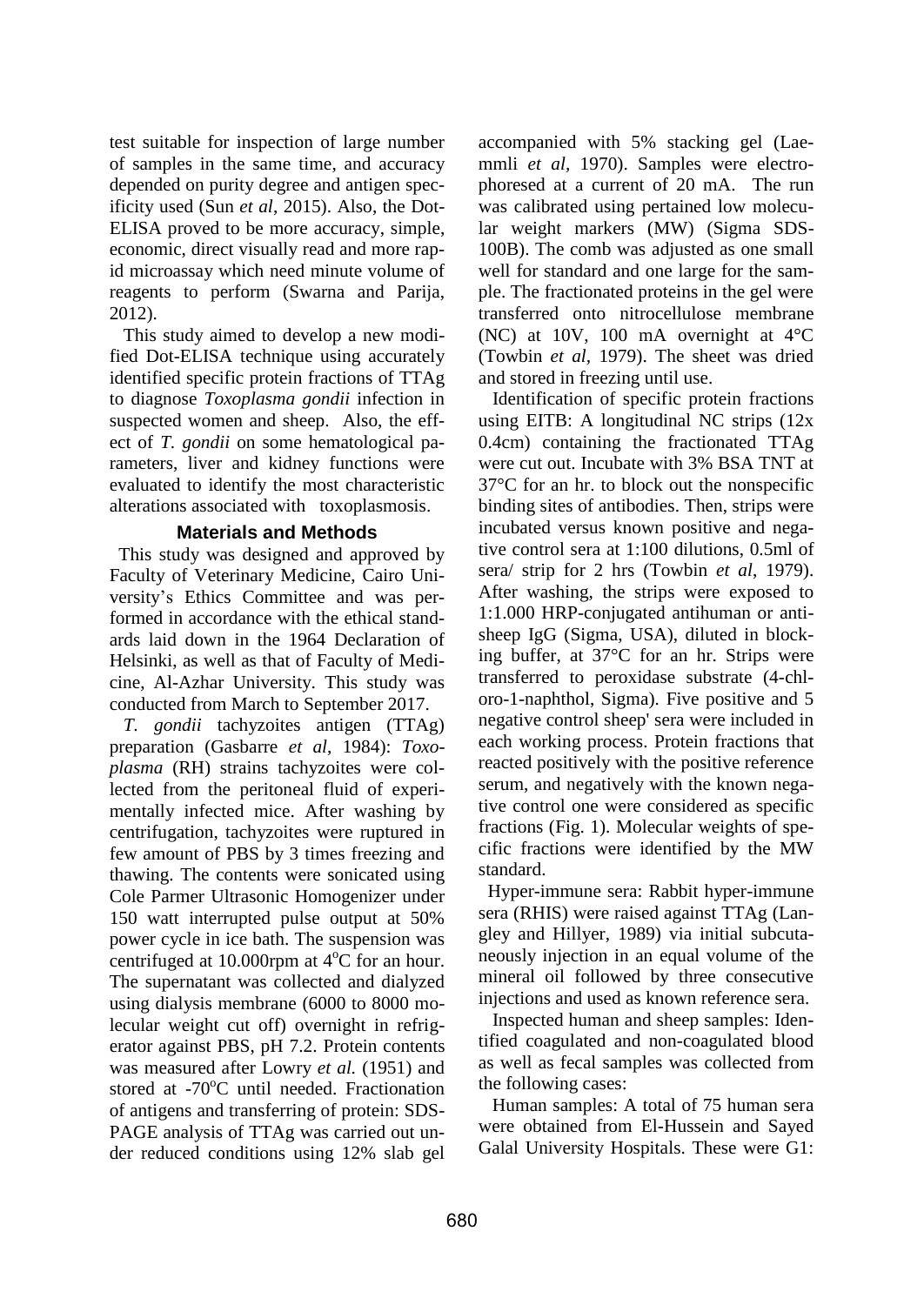Five sera from *Toxoplasma* aborted women. G2: Thirty sera from suspected *Toxoplasma* women collected from adult females in the same families of G1. G3: Sera from five patients infected with surgically proved hydatidosis *granulosus*, ten *Schistosoma mansoni*  infected patients (more than 5 EPG), and ten sera from hepatitis C patients. G4: Twenty healthy cross matched control women.

 Sheep sera: G5: Twenty sera from *Toxoplasma gondii* aborted sheep.G6: Thirty sera from suspected sheep among the same sheep pen.G7: Five sera from hydatidosis *granulosus* infected sheep, ten from *Fasciola gigantica* infected sheep and five from *Cysticercus ovies* infected sheep.G8: Ten sera from healthy control sheep. Both human and sheep were free from other parasites.

 Elution and concentration to gel specific protein fractions: SDS-PAGE analysis of TTAg was carried out as before using thick spacer (2mm). Once gel ran its full length, a peripheral longitudinal strips containing the MW standards and beginning of the fractionated Ag, were cut out, strip was stained by using Coomassie blue (Tsai and Frasch, 1982).

 Transverse gel strip containing the fractionated proteins corresponding to MW of 32-34 kda was determined then cut out horizontally across the whole gel. This gel strip was transferred to elution tube membrane 6- 8 MW cut off (Spectrum Medical Inc., Los Angeles, CA 900060). Tube was filled with PBS (pH 7.4) and kept in Bio-Rad elution unit at 10V, 100mA overnight at  $4^{\circ}$ C. Gel material was removed and product was concentrated by using poly-ethylene-glycol versus molecular porous membrane tubing 6-8 MW cut off after Bien *et al.* (2013). The protein contents of theeluted concentrated materials was determined and kept in 1 ml vial at -70°C till needed.

 Dot-ELISA Technique: After Shaheen *et al*. (1989) with little modifications, 2µl of the eluted concentrated TTAg protein fractions of 32-34 kda were dotted on circular NC disc. Discs were laid on the bottom of micro-ELISA plate and left to dry at room temperature. Non-specific binding sites were blocked by 3% BSA TNT, After 3 washes with PBS-T, 2µl of sera were doted on each NC disk and left to dry. After 3 more washes, 4µl of 1:1,000 HRP-conjugated antihuman or anti-sheep IgG (Sigma, USA) were put each disk and left to dry. After washes, freshly prepared substrate solution (4-chloro-1-naphthol 340µg/ml substrate buffers with 0.03% hydrogen peroxide solution) was added to each disk. Color developed within 10-15min, wet disks were seen in day light and a well-defined blue-purple positive spot was seen by naked eye as compared with the reference control and tested sera.

 Sensitivity was calculated as number of true positive divided by true positive & false negative, and specificity calculated as number of true negative divided by true positive and false negative (Attallah *et al,* 1997).

 Laboratory examination: Total leukocyte counts, hemoglobin (Hb), liver function tests (AST, ALT, LDH) & cholesterol were measured using CHEM-100 Biochemistry Analyzer (Italy) and RANDOX diagnostic kits UK (Catalogue Nos HG-1539, AS-1267, Al-146, LD-487 & CH-201 respectively) after manufacturer's instructions. Packed cells volume (PCV) was measured in anti-coagulated blood samples (Henry and Davidson, 1974). Urea levels were estimated and creatinine was evaluated (Tietz, 1999).

 Statistical analysis: Data were analyzed by SPSS version 23.0. M±SD deviation was calculated for quantitative variables. Student's t-test was used for comparative quantitative variables in *T. gondii* positive and negative groups with significant at P<0.05.

## **Results**

 Identification of specific protein fraction using EITB: Treatment of TTAg fractions on NC strips versus *T. gondii* infected women and sheep sera diluted to 1:100 (Tab 1, Fig. 1) using EITB showed eight KD protein fractions corresponding to molecular weight (M.W.) from 18 kda to 110 kda on NC strips treated by infected sera. Six from fractions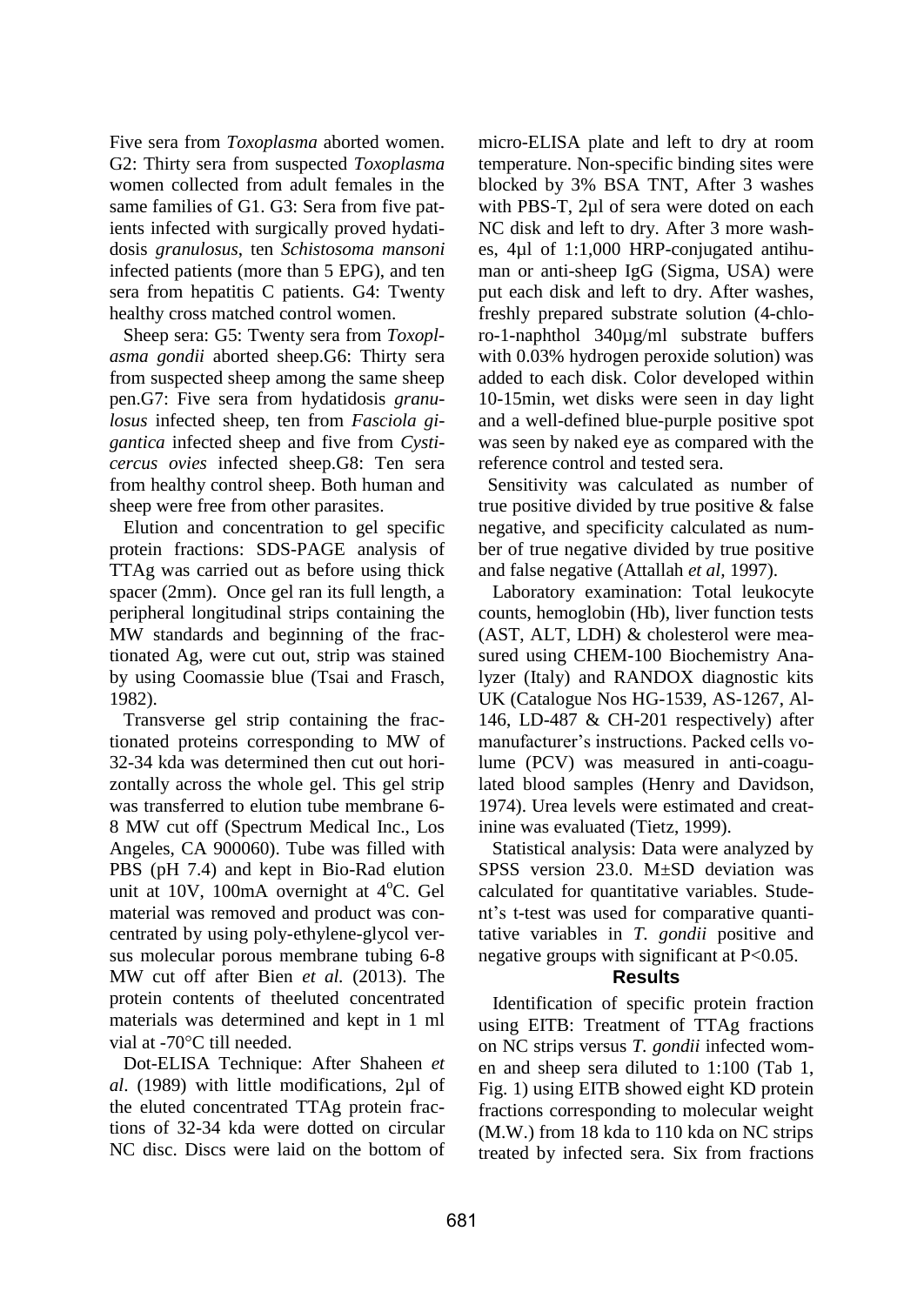were unspecific as recorded after treatment of similar strips by non-infected control sera. Five bands corresponded to MW standard at levels of 32-34 kda, 46kda, 53 kda, 78 kda and 100 kda proved to be TTAg specific fractions as they did not react with control sera. The five groups of fractions diagnostic

 sensitivity values in detecting low level of anti-*Toxoplasma* Ab in known sera was evaluated by exposing of NC strips to high dilution of same sera, which revealed that the fraction corresponding to MW of 32-34 was the most sensitive one in capturing the very low level of the anti-*Toxoplasma* Ab in sera.

| Table 1. TITLE Hactions reacted versus scrabt infected and control numanation site p using ETTD |                                                            |           |       |  |  |  |  |
|-------------------------------------------------------------------------------------------------|------------------------------------------------------------|-----------|-------|--|--|--|--|
| KDa Reacted protein fractions on NC strips treated versus                                       |                                                            |           |       |  |  |  |  |
| Infected human                                                                                  | Non infected human<br>Non infected sheep<br>Infected sheep |           |       |  |  |  |  |
|                                                                                                 |                                                            | 100 & 120 |       |  |  |  |  |
|                                                                                                 |                                                            | 78-80     |       |  |  |  |  |
|                                                                                                 |                                                            |           |       |  |  |  |  |
|                                                                                                 |                                                            |           |       |  |  |  |  |
|                                                                                                 |                                                            |           | 58-60 |  |  |  |  |
|                                                                                                 |                                                            | 32-34     |       |  |  |  |  |
| 22-26                                                                                           | 22-26                                                      | 22-26     | 22-26 |  |  |  |  |
|                                                                                                 |                                                            |           |       |  |  |  |  |

Table 1: TTAg fractions reacted versus seraof infected and control humanand sheep using EITB

 This fraction proved 100% sensitivity in diagnosing anti-*Toxoplasma* Ab in infected women sera till 1:400 dilutions, corresponding to 0-60% sensitivity for the other fractions at dilution. Its sensitivity reached 80% in infected sheep sera corresponding to 20- 50% recorded by other fractions after dilution of 20 infected \sera to 1:400. None fraction showed cross reaction with control sera. Specificity of fractions was evaluated by

exposing NC strips containing the fractionated Ag to sera from human and sheep infected by other parasites. Data showed that the fraction of 32-43 kda only one did not recognize false positive reaction when treated by patient sera infected with hydatid *granulosus*, *S. mansoni* and HCV. Also, it did not react with sera of sheep infected by hydatidosis, *F. gigantica* and *C. ovies* versus control non-infected women and sheep sera. Table 2: Sensitivity % of TTAg specific fractions versus diluted sera

| Tuble 2: Denomi (10) 70 Of Thing opeenite muericino (eroup chiuteu beru |                 |                                                         |           |           |           |            |  |
|-------------------------------------------------------------------------|-----------------|---------------------------------------------------------|-----------|-----------|-----------|------------|--|
| Tested sera samples of                                                  | <b>Dilution</b> | No. +ve & Sensitivity % of different specific fractions |           |           |           |            |  |
|                                                                         |                 | 100 kda                                                 | 78 kda    | 46 kda    | 53 kda    | 32-34 kda  |  |
| Infected women $(n = 5)$                                                | 1:200           | 2/40%                                                   | $3/60\%$  | $3/60\%$  | $5/100\%$ | $5/100\%$  |  |
|                                                                         | 1:400           | $0.0\%$                                                 | $0.0\%$   | 1/20%     | $3/60\%$  | 5/100%     |  |
| Infected sheep $(n = 20)$                                               | 1:200           | 10/50%                                                  | 10/50%    | 14/70%    | 20/!00%   | 20 / 100%  |  |
|                                                                         | 1:400           | 4/20%                                                   | 4/20%     | 10/50%    | 10/50%    | 16/80%     |  |
| Vaccinated rabbit (HIRS)                                                | 1:400           | $3/100\%$                                               | $3/100\%$ | $3/100\%$ | $3/100\%$ | $3/100\%$  |  |
| $(n=3)$                                                                 | 1:800           | $0.0\%$                                                 | $0.0\%$   | $0.0\%$   | 1/33.3%   | $2/66.6\%$ |  |
|                                                                         | 1:1000          | $0.0\%$                                                 | $0.0\%$   | $0.0\%$   | $0.0\%$   | $1/33.3\%$ |  |
| Non-infected women $(n=20)$                                             | 1:200           | $0.0\%$                                                 | $0.0\%$   | $0.0\%$   | $0.0\%$   | $0.0\%$    |  |
| Non-infected sheep $(n=20)$                                             | 1:200           | $0.0\%$                                                 | $0.0\%$   | $0.0\%$   | $0.0\%$   | $0.0\%$    |  |
| Non-infected rabbit $(n=3)$                                             | 1:200           | $0.0\%$                                                 | $0.0\%$   | $0.0\%$   | 0.0%      | $0.0\%$    |  |

 32-34 kda was sensitive and specific *T. gondii* protein fraction. Fraction was 43.33% in women with history of abortion vs. to

46.66% in sheep. The  $3^{rd}$  & 4<sup>th</sup> cases positive in pregnant sheep were aborted and tachysoites were detected from their placenta..

Table 3: Specificity% of TTAg specific fractions versus sera of human and sheep infected by other pathogens (1:100 dilution)

| Source of sera | Tested serum samples         | No. +ve &specificity % of different specific fractions |          |             |             |             |  |
|----------------|------------------------------|--------------------------------------------------------|----------|-------------|-------------|-------------|--|
|                |                              | $100$ kda                                              | 78 kda   | 46 kda      | 53 kda      | 32-34 kda   |  |
| Human sera     | Hydatid cyst $(n=5)$         | 80%                                                    | 1/80%    | $0.0/100\%$ | $0.0/100\%$ | $0.0/100\%$ |  |
|                | S. mansoni $(n=10)$          | 1/90%                                                  | $1/90\%$ | 1/90%       | 1/90%       | $0.0/100\%$ |  |
|                | $HCV$ (n=10)                 | 3/70%                                                  | 3/70%    | 3/70%       | 3/70%       | $1/90\%$    |  |
| Sheep sera     | Hydatid $(n=5)$              | $80\%$                                                 | 1/80%    | $0.0/100\%$ | $0.0/100\%$ | $0.0/100\%$ |  |
|                | <i>F.</i> gigantica $(n=10)$ | 3/70%                                                  | $1/90\%$ | $1/90\%$    | $1/90\%$    | $0.0/100\%$ |  |
|                | C. ovies $(n=5)$             | 1/80%                                                  | 1/80%    | 1/80%       | $0.0/100\%$ | $0.0/100\%$ |  |
| Control sera   | healthy women $(n=20)$       | $0.0\%$                                                | $0.0\%$  | $0.0\%$     | $0.0\%$     | $0.0\%$     |  |
|                | infected sheep $(n=20)$      | $0.0\%$                                                | $0.0\%$  | $0.0\%$     | $0.0\%$     | $0.0\%$     |  |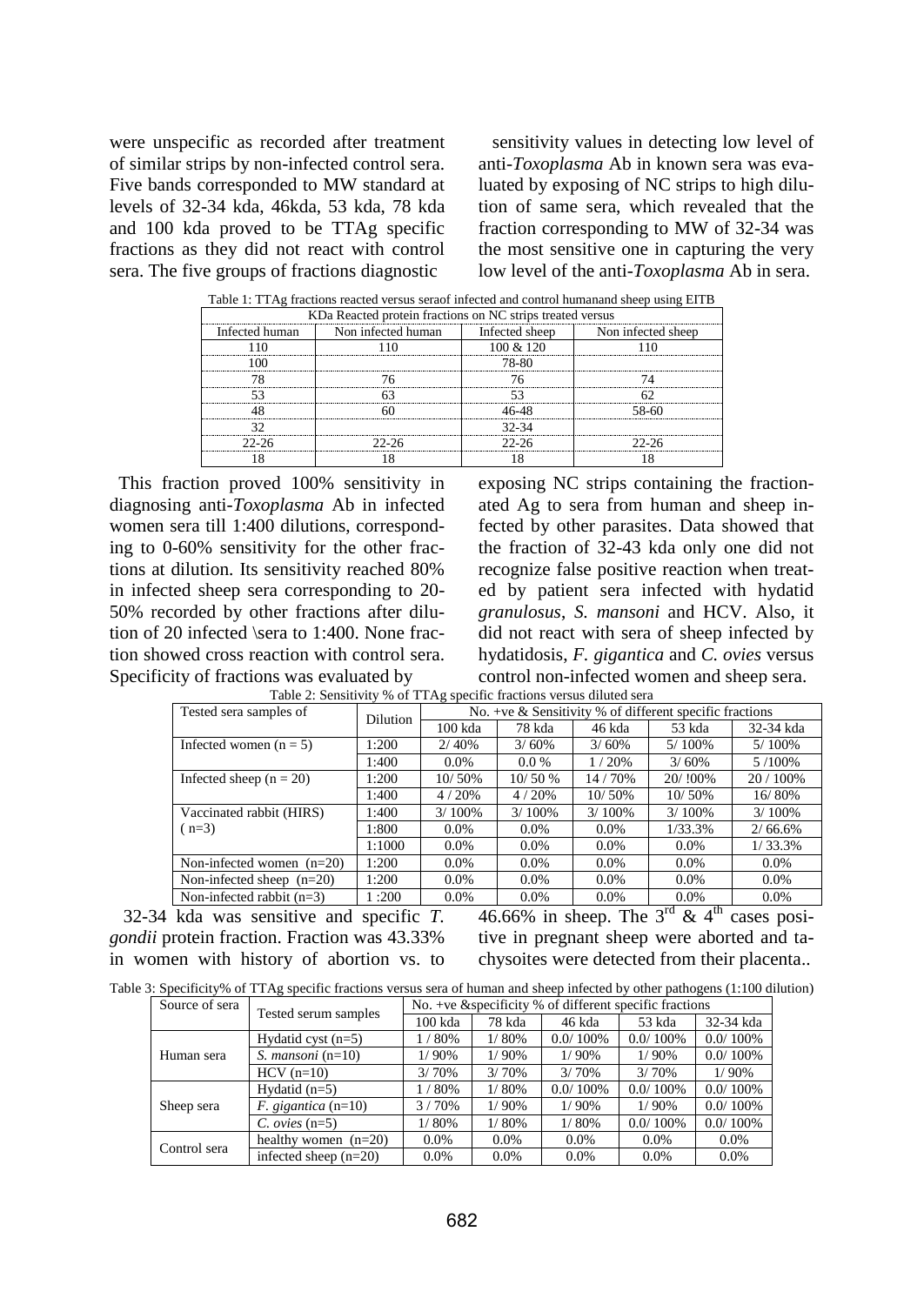| Suspected        | History of samples $(n = 10$ in each group) | $No. +ve$ | $\%$  |
|------------------|---------------------------------------------|-----------|-------|
|                  | Women with previous history of abortion     | 6         | 60%   |
| Human sam-       | Pregnant women $\leq$ 30 years old          |           | 30%   |
| ples             | Pregnant women $\geq$ 30 years old          | 4         | 40%   |
|                  | Total $(30)$                                | 13        | 43.33 |
|                  | Sheep with previous history of abortion     |           | 70%   |
| Sheep<br>samples | Pregnant sheep $\leq$ 5 years old           |           | 30%   |
|                  | Pregnant sheep $\geq$ 5 years old           |           | 40%   |
|                  | Total $(30)$                                | 14        | 46.66 |

Table 4: Diagnosis of *T. gondii* infection in suspected samples by Dot ELISA

\* No reaction could be recorded with sera of negative rabbit, health women and sheep of parasite free.

| Estimated parame- |                     | $dot ELISA + Ve$ suspected cases |                                      | Control cases $(n=5)$ |                  |
|-------------------|---------------------|----------------------------------|--------------------------------------|-----------------------|------------------|
| ters              | Women with history  | Pregnant women $\leq$            | Pregnant women $\geq 30$<br>Infected |                       | Non-infected     |
|                   | of abortion $(n=6)$ | 30 years old $(n=3)$             | vears old $(n=4)$                    |                       |                  |
| Hb(g/dl)          | $10.5 \pm 0.723b$   | $10.7 \pm 0.842b$                | $11\pm0.856$                         | $11.6 \pm 0.823$      | $13.7 \pm 0.720$ |
| $PCV$ $(\% )$     | $37.9 \pm 2.532$    | $35.9 + 2.44$                    | $40.7 + 2.323$                       | $38.7 \pm 2.449$      | $45.2 + 2.944$   |
| WBC/mm3           | $11655 \pm 83 b$    | $12395 \pm 77$ a                 | $11657 \pm 719$ b                    | $11455 \pm 73$ b      | $7398 + 509$     |
| ALP(IU/L)         | $88.5 + 23.54$      | $86.5 \pm 26.54$                 | $90 + 12.33$                         | $80.5 \pm 21.64$      | $60 \pm 2.08$    |
| AST(IU/L)         | $33 \pm 6.30$ a     | $31 \pm 5.50$ a                  | $27 \pm 6.379$ b                     | $32 \pm 5.30$ a       | $11 \pm 6.447$   |
| ALT(IU/L)         | $43 \pm 6.033$      | $40 \pm 7.223$                   | $40 \pm 4.656$                       | $41 \pm 5.043$        | $13 \pm 1.231$   |
| Creatinine(mg/dl) | $1.8 \pm 0.2240$    | $1.6 \pm 0.321$                  | $1.4 \pm 0.521$                      | $1.7 \pm 0.3340$      | $2.4 \pm 1.0124$ |
| Urea $(mg/dl)$    | $46.8 \pm 5.75$ a   | 43.6 $\pm$ 6.66 b                | 42.4 $\pm$ 5.33 b                    | 44.6 $\pm$ 6.75 a     | $22.2 \pm 4.463$ |

\*Different letterers refer to significant differences at (p≤0.05)

Table 6: Hematological and serum biochemical parameters of *T. gondii* positive and negative sheep

| Estimated parame-<br>ters |                     | $dot ELISA + Ve$ suspected cases | Control cases $(n=5)$   |                    |                   |
|---------------------------|---------------------|----------------------------------|-------------------------|--------------------|-------------------|
|                           | Sheep with history  | Pregnant sheep $\leq$            | Non pregnant sheep      | Infected           | Non-infected      |
|                           | of abortion $(n=7)$ | 5 years old $(n=3)$              | $\geq$ 5 years old(n=4) |                    |                   |
| Haemoglobin $(g/dL)$      | $6.8 \pm 3.5$       | $6.9 + 3.3$                      | $6.4 \pm 4.5$           | $6.5 \pm 2.5$      | $10.9 \pm 3.1$    |
| $PCV$ $(\% )$             | $26.33 \pm 0.123$   | $25.11 \pm 0.111$                | $23.66 \pm 0.213$       | $24.41 \pm 0.033$  | $35.8 \pm 1.01$   |
| WBC/mm3                   | 9830 $\pm$ 0.122 a  | $9410 \pm 0.421a$                | $9240 \pm 0.321$ b      | $9320 \pm 0.035a$  | $5650 \pm 0.055$  |
| AST (U/L)                 | $228 \pm 70.340a$   | $227 \pm 55.231$                 | $231 \pm 65.431 b$      | $234.5 \pm 90.44a$ | $200.6 \pm 405.1$ |
| ALT(U/L)                  | $45.344 \pm 77.4$   | $44.765 \pm 63.4$                | $46.224 \pm 73.4$       | $47.33 \pm 67.4$   | $35.62 \pm 134.8$ |
| Cholesterol $(mg/dL)$     | $231.5 \pm 321$     | $222.5 + 331$                    | $229.5 \pm 411$         | $223.5 \pm 656$    | $195.4 \pm 63.8$  |
| LDH (U/L)                 | $645.6 \pm 334.5$   | $623.6 \pm 221.5$                | $611.6 \pm 321.5$       | $632.6 \pm 284.5$  | $572.8 \pm 265.7$ |
| Creatinine(mg/dl)         | $0.9 \pm 0.324a$    | $0.9 \pm 0.133a$                 | $1.1 \pm 0.124a$        | $1.1 + 0.222a$     | $2.1 \pm 0.543$   |
| Urea $(mg/dl)$            | 34.44 $\pm$ 3.4 b   | 33.44 $\pm$ 3.2 b                | 36.34 $\pm$ 2.4 a       | 38.56 $\pm$ 4.55 a | $26.2 \pm 6.433$  |

 Hb, PCV, ALP and creatinine in infected women and sheep were non-characteristic for *T. gondii* without significant variations (p≤0.05). The deviations in WBCs, AST, and urea were significantly associated with infection than in control. Cholesterol went with previous four parameters to identify infected sheep. Acyl-CoA: cholesterol acyltransferase (ACAT) activity in *T. gondii* modulated by pharmacological ACAT inhibitors with a consequent detrimental effect on *T. gondii* replication (Sonda *et al*, 2001).

#### **Discussion**

 *Toxoplasma gondii* is the single species of genus *Toxoplasma* (Dubey, 2008) but, it includes three strains; classified into I, II and III genetic types. Genetic type I was more virulent in mice, II in sheep and goats and

might cause clinical toxoplasmosis in humans; whereas, type III was avirulent strain (Sibley, 2003). Behnke *et al.* (2011) in USA explored the genetic basis of differences in virulence between the highly virulent type I lineage and the moderately virulent type II based on successful genetic cross between these lineages. The genome-wide association revealed that a single quantitative trait locus controls the dramatic difference in lethality between these strain types. Neither ROP16 nor ROP18 previously implicated in virulence of *T. gondii* contributed to differences between types I & II. Instead, the major virulence locus contained a tandem cluster of polymorphic alleles of ROP5 that showed similar protein expression between strains. ROP5 contains a conserved serine/threonine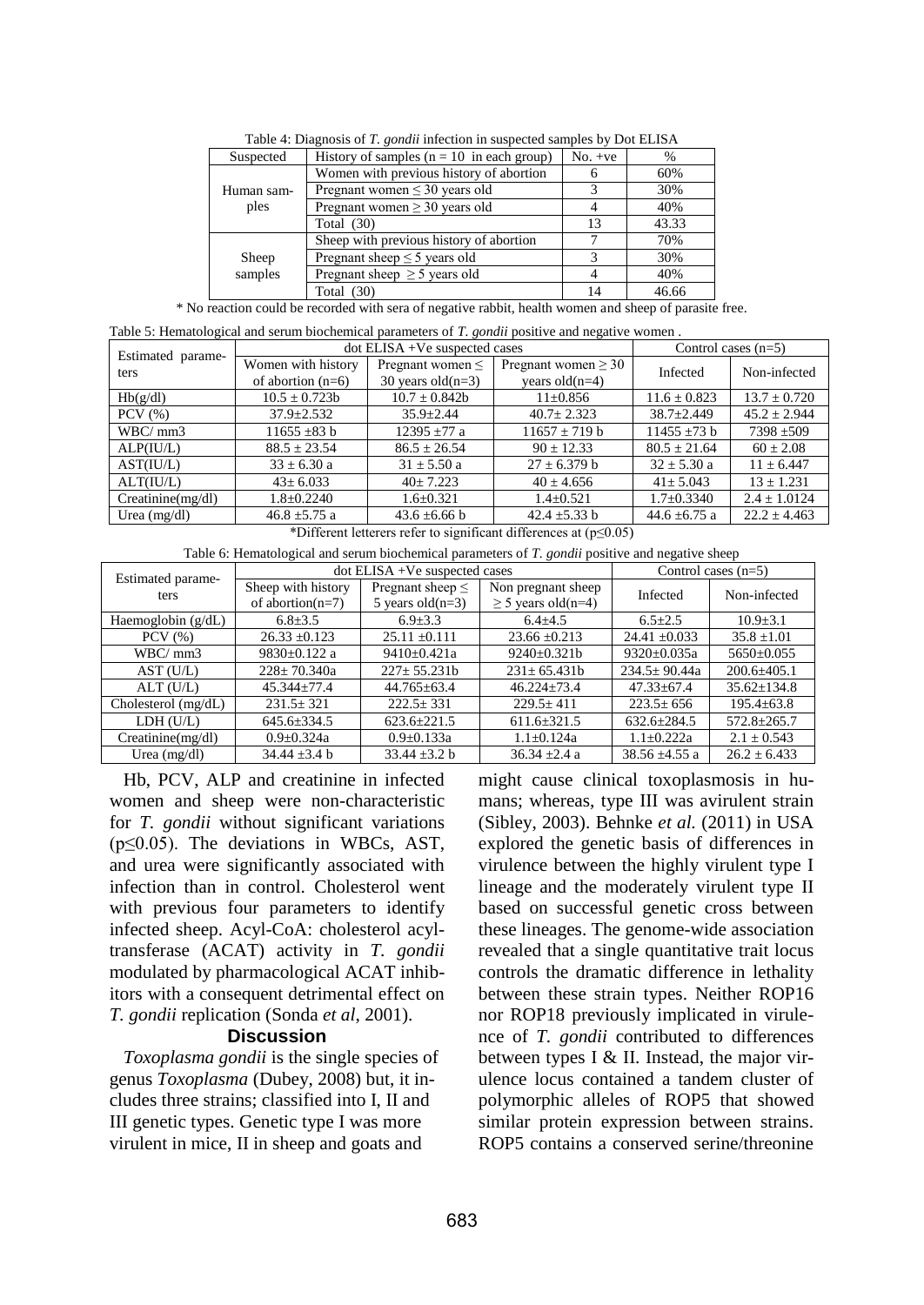protein kinase domain that included only part of the catalytic triad, and hence, all the members were considered to be pseudo-kinases. Genetic disruption of the entire *ROP5* locus in the type I lineage led to complete attenuation of acute virulence, and complementation with *ROP5* restored lethality to WT levels.Small ruminants might be infected after ingestion of forage or feedstuffs polluted with sporulated oocysts or congenitally through placenta (Innes *et al,* 2009).

 Fractionation of proteins using SDS-PAGE and EITB were basic techniques for identification to the specific diagnostic parasitic fraction (Rokni *et al,* 2006). The EITB assay was used as a confirmatory test for ELISApositive sera (Hewitson *et al,* 2009). But, EITB technique was non-applicable in field settings and for large number of samples.

 In the present study, reacting of fractionated TTAg on NC strips using known infected women, sheep and rabbit sera using EITB technique showed five specific protein fractions corresponding to MW of 100 kda, 78 kda, 46 kda, 53 kda & 32-34 kda. Many proteins of *T. gondii* were characterized by the Western blotting with sera from infected man or animals. Some of these antigens can induce protection when used as immunogens in mice (Letscher-Bru*et al,* 1998). Vercammen *et al*. (2000) demonstrated that some proteins from *T. gondii* antigen preparations can induce T-cell proliferation and cytokine production. Prigione *et al*. (2000) addressed cellular immunity to *T. gondii* in humans. Fatoohi *et al*. (2004) showed that in the cellular response, the most frequently recognized proteins from *T. gondii* in humans were found in the 26-37 kD range and suggested a role of bystander T cells in the induction of a humoral response to certain antigens. They added that the use of recombinant proteins to demonstrate their involvement in the immunological response would be necessary before envisaging a vaccine against *T. gondii*.

 In the present study, testing the sensitivity of these fractions versus high dilutions of

infected sera as well as their specificity versus sera of human and animals infected by several parasites include, hydatid cysts, *S. mansoni*, HCV, *F. gigantica* as well as *C. ovies* revealed high sensitivity and specificity for the fraction corresponding to the MW of 32-34 kda only. So, the value of this fraction provedtoxoplasmosis specific diagnostic fraction.

 In the present work, smart modification of ELISA technique was applied in the form of Dot-ELISA. Swarna and Parija (2012) reported that Dot ELISA proved to be a simple, economic, direct visually read and more rapid microassay, which needed minute volume of reagents. It could be applied using specific antigenic proteins fraction separated by SDS-PAGE. It was used as an accurate test, gathering benefits of both ELISA and EITB, and applied for large number of samples (El-Bahy, 2002). No doubt, the accuracy of ELISA depended on purity and specificity degree of the used antigen and the technique could be improved when using specific purified antigenic fractions as that obtained after fractionation and immunoblot techniques (Sun *et al*, 2015).

 This study developed a modification of Dot-ELISA technique using the identified specific protein fractions separated from the fractionated TTAg after EITB technique in the diagnosis of toxoplasmosis in suspected groups of women and sheep. This was followed by the opportunity of occurrence of abortion in positive cases as well as identification of some hematological and serum parameters that were associated with *T. gondii* infection to use presence of Ab in serum and deviation in specific clinical parameters as strong signal for accurate diagnosis of infection.

 In the present study, the anti-*Toxoplasma* Ab in sera of suspected group of women and sheep showed the presence of specific Ab in 43.33% and 46.66% respectively. Also, the 3<sup>rd</sup> and 4<sup>th</sup> cases diagnosed as *Toxoplasma* positive in the pregnant sheep were aborted and tachysoites of *T. gondii* was detected in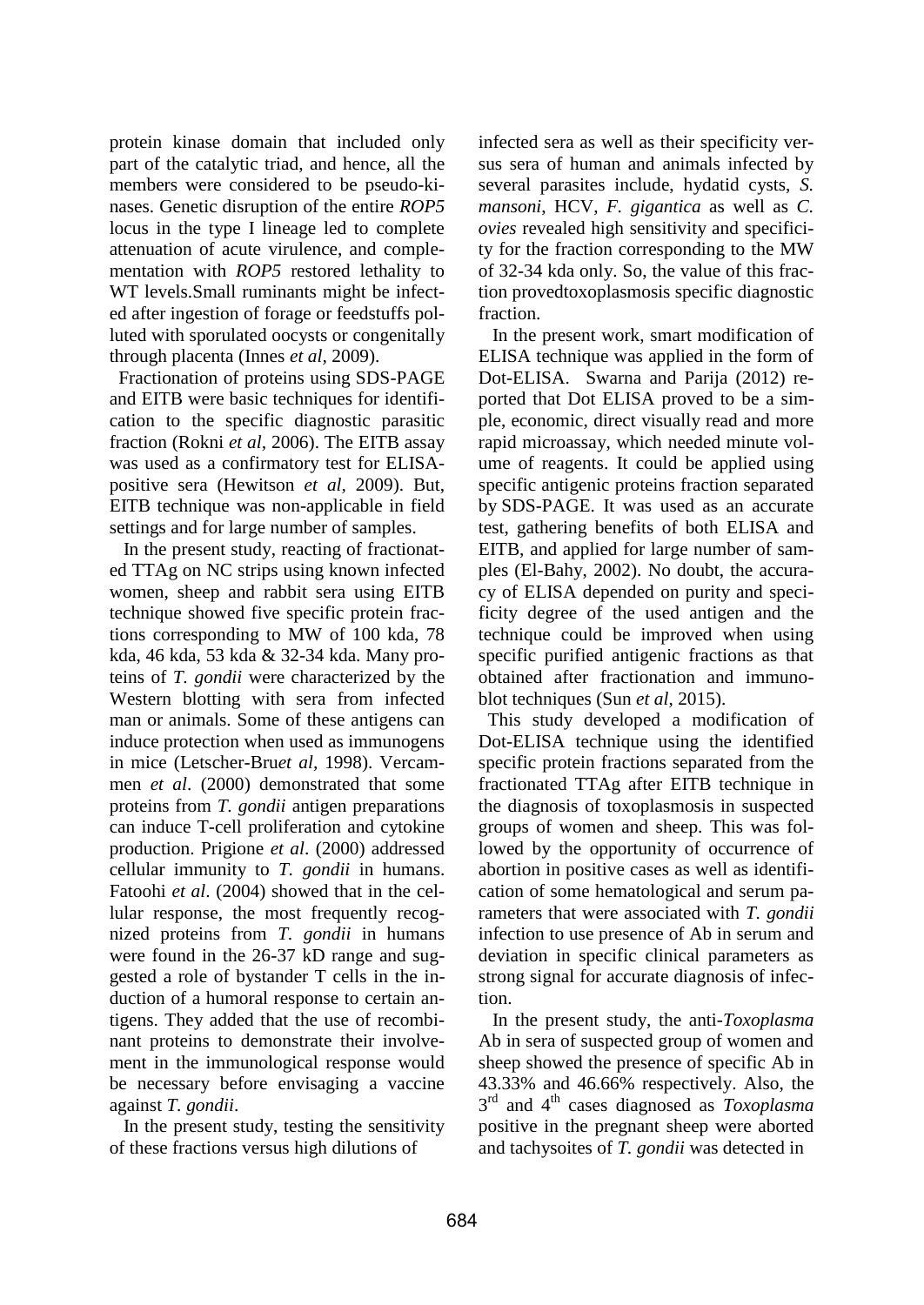their placenta.

 In the present study, Dot-ELISA described used 4chloro-1-naphthol as substrate as in EITB in spite of the Orthophenyl diamine (OPD) substrate in traditional dot-ELISA procedures, which gave all the traditional benefits of dot- ELISA. Go´mez-Morales *et al*. (2012) reported that Dot-ELISA proved to be easy, directly evaluated by naked eye without the need of any special reader, and facilitated examination of large number of the samples simultaneously with same accuracy of EITB technique.

 Generally speaking, congenital toxoplasmosis is well documented in Egypt. As examples, el Fakahany *et al*. (2002) in Qualyoubia Governorate found that PCR was positive in 20%, 50% and 60% of mothers with abortion, premature deliveries and deliveries of babies with congenital anomalies respectively. Said *et al*. (2011) in Cairo University Children's Hospital reported that of sixty cases, 16 (26.7%) were positive for toxoplasmosis by PCR, of which 15 (25%) had low avidity of IgG antibodies (positive). Saleh *et al.* (2014) in Alexandria General Hospital among childbearing age females reported that 22.2% pregnant women and 20% of non-pregnant ones had IHAT antibodies against *T. gondii*. On the other hand, anti-*Toxoplasma* antibodies were reported the edible animals (Rifaat *et al,* 1977), camels (Hilali *et al*, 1998), rabbits (Harfoush and Tahoon, 2010) as well as equines (Haridy *et al,* 2009), donkeys' milk (Haridy *et al,*  2010), birds (Rifaat *et al,* 1969), as well as domestic and wild rodents (Morsy *et al,*  1987). Moreover, *Toxoplasma* parasite was isolated from cats (Al-Kappany *et al,* 2010) and from stray dogs (El Behairy *et al*, 2013). Besides, *T. gondii* antibodies were reported in the Egyptian blood donors (Elsheikha *et al*, 2009).

 As to fascioliasis, the estimated number of Egyptian people infection was 830,000 (Haseeb *et al*, 2002) and El Shazly *et al*. (2002) in Dakahlia Governorate reported fascioliasis in the slaughtered sheep. Rashed *et al.* 

(2010) stated that fascioliasis could probably come as the second endemic Egyptian hepatic helminthes infection after schistosomiasis. Ovarian cancer was high on the list of differential diagnoses; atypical clinical presentation of *Fasciola* may give rise to a misdiagnosis of malignancy (Yazici *et al*, 2005). As to hydatidosis, Haridy *et al.* (2000) reported that in the last five years, 14 cases were surgically treated in the Universities Hospitals of Cairo (9) and Ain Shams (5), and a total of 2,871,510 sheep slaughtered in the governmental abattoirs over five years (1995-1999) showed an overall hydatidosis of 0.33%. They added that sheep played the important role in disease dissemination as their cysts were the highly fertile ones as compared to other animals. Thus, the risk cycle in hydatidosis was sheep-dog-man.

 As to *S. mansoni,* Elmorshedy *et al*. (2015) concluded that transmission of *S. mansoni* in high-risk areas in the Nile Delta remained uninterrupted calling for improved, more comprehensive control strategies. IL-2 & IL-4 cytokines production of cellular Th1 & Th2 immune responses respectively was associated with chronic schistosomiasis *mansoni*  (stages 1-4) and chronic toxoplasmosis (El Shazly *et al,* 2005).

 As to HCV, Wahib *et al.* (2006) reported that double infection with HCV and fascioliasis gave a complicated severe pathological picture and clinical course. Mohamoud *et al.* (2013) concluded that Egypt was confronted with the HCV disease burden of historical proportions that distinguished this country from others. A massive HCV epidemic at the national level must have occurred with substantial transmission still ongoing today. They added that HCV prevention must become a national priority. Policymakers, and public health and medical care stakeholders need to introduce and implement further prevention measures targeting the routes of HCV transmission Cousien *et al.* (2014) reported that data on HCV-related cirrhosis progression were scarce in developing countries in general, and in Egypt in particular.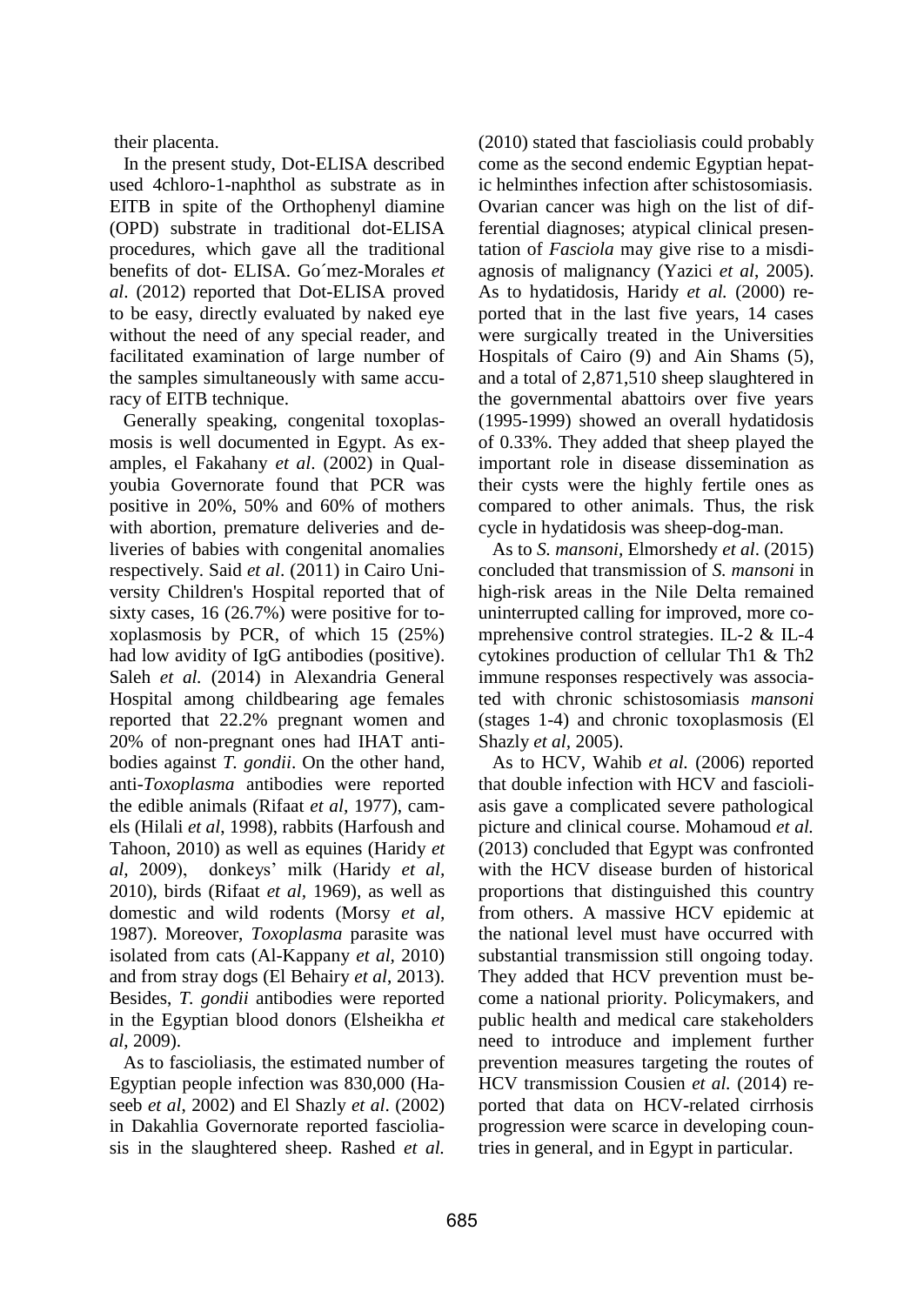### **Conclusion**

 The modified dot-ELISA using TTAg protein fraction of 32-34 kda proved as an easy useful tool for diagnosis of toxoplasmosis in human and animals. The technique by the method described in the present study takes the advantage of high specificity from EITB and ability to screen large number of samples from ELISA. Combination of the test with ultraion in WBCs, AST, Urea and cholesterol support the accuracy of the test results in diagnosis of toxoplasmosis on human and animal level. This would play a role in the controlstrategy to minimize the spread of the disease in the surrounding environment.

#### **References**

**[Al-Kappany, YM,](http://www.ncbi.nlm.nih.gov/pubmed?term=Al-Kappany%20YM%5BAuthor%5D&cauthor=true&cauthor_uid=21158618) [Rajendran, C,](http://www.ncbi.nlm.nih.gov/pubmed?term=Rajendran%20C%5BAuthor%5D&cauthor=true&cauthor_uid=21158618) [Abu-El](http://www.ncbi.nlm.nih.gov/pubmed?term=Abu-Elwafa%20SA%5BAuthor%5D&cauthor=true&cauthor_uid=21158618)[wafa, SA,](http://www.ncbi.nlm.nih.gov/pubmed?term=Abu-Elwafa%20SA%5BAuthor%5D&cauthor=true&cauthor_uid=21158618) [Hilali, M,](http://www.ncbi.nlm.nih.gov/pubmed?term=Hilali%20M%5BAuthor%5D&cauthor=true&cauthor_uid=21158618) [Su, C,](http://www.ncbi.nlm.nih.gov/pubmed?term=Su%20C%5BAuthor%5D&cauthor=true&cauthor_uid=21158618) 2010:** Genetic diversity of *Toxoplasma gondii* isolates in Egyptian feral cats reveals new genotypes. J. Parasitol. 96, 6:1112-4**.**

**AttallahAM, el-Masry SA, Rizk H, Ismail H, el-Bendary M,** *et al***, 1997:** Fast-Dot ELISA by using urine, a rapid and dependable field assay for diagnosis of schistosomiasis. J. Egypt. Soc. Parasitol. 27, 1: 279-89.

**[Behnke, MS,](https://www.ncbi.nlm.nih.gov/pubmed/?term=Behnke%20MS%5BAuthor%5D&cauthor=true&cauthor_uid=21586633) [Khan, A,](https://www.ncbi.nlm.nih.gov/pubmed/?term=Khan%20A%5BAuthor%5D&cauthor=true&cauthor_uid=21586633) [Wootton, JC,](https://www.ncbi.nlm.nih.gov/pubmed/?term=Wootton%20JC%5BAuthor%5D&cauthor=true&cauthor_uid=21586633) [Dubey, J](https://www.ncbi.nlm.nih.gov/pubmed/?term=Dubey%20JP%5BAuthor%5D&cauthor=true&cauthor_uid=21586633) [P,](https://www.ncbi.nlm.nih.gov/pubmed/?term=Dubey%20JP%5BAuthor%5D&cauthor=true&cauthor_uid=21586633) [Tang, K,](https://www.ncbi.nlm.nih.gov/pubmed/?term=Tang%20K%5BAuthor%5D&cauthor=true&cauthor_uid=21586633)** *et al***, 2011:** Virulence differences in *Toxoplasma* mediated by amplification of a family of polymorphic pseudo-kinases. [Proc. Natl.](https://www.ncbi.nlm.nih.gov/pubmed/21586633)  [Acad. Sci. USA.](https://www.ncbi.nlm.nih.gov/pubmed/21586633) 108, 23:9631-6.

**Cocuz, ME, 2014:** Diagnostic Difficulties in Human Trichinellosis: A case report. Bull. Transilvania University of Braşov Series VI: Med. Sci. 7, 56:2-9

**Cousien, A, Obach, D, Deuffic-Burban, S, Mostafa, A, Esmat G,** *et al***, 2014:** [Is expert opi](https://www.ncbi.nlm.nih.gov/pubmed/24635942)[nion reliable when estimating transition proba](https://www.ncbi.nlm.nih.gov/pubmed/24635942)[bilities? the case of HCV-related cirrhosis in](https://www.ncbi.nlm.nih.gov/pubmed/24635942)  [Egypt.](https://www.ncbi.nlm.nih.gov/pubmed/24635942) BMC Med. Res. Methodol. Mar 17;14:39 doi: 10.1186/ 1471-2288-14-39.

**Dubey, JP, 2008:** The history of *Toxoplasma gondii*-the first 100 years. J. Eukaryotic Microbiol. 55:467-75.

**Edward, JF, Dubey, JP, 2013:** *Toxoplasma gondii* abortion storm in sheep on a Texas farm and isolation of mouse virulent atypical genotype *T. gondii* from an aborted lamb from a chronically infected ewe. Vet. Parasitol. 192:129-36.

**El-Fakahany, AF, Abdel-Maboud, AI, el-Garhy, MF, Eraky, MA, 2002:** [Comparative study](https://www.ncbi.nlm.nih.gov/pubmed/12214925)  [between ELISA IgG, IgM &](https://www.ncbi.nlm.nih.gov/pubmed/12214925) PCR in diagnosing and [studying toxoplasmosis in Qualyobia Gove](https://www.ncbi.nlm.nih.gov/pubmed/12214925)[rnorate, Egypt.](https://www.ncbi.nlm.nih.gov/pubmed/12214925) J. Egypt. Soc. Parasitol. 32, 2: 475-86.

**El Behairy, AM, Choudhary, S, Ferreira, LR, Kwok, OC, Hilali, M, Su, C,** *et al***, 2013:** [Ge](https://www.ncbi.nlm.nih.gov/pubmed/23333072)[netic characterization of viable](https://www.ncbi.nlm.nih.gov/pubmed/23333072) *Toxoplasma gondii* [isolates from stray dogs from Giza, Egypt.](https://www.ncbi.nlm.nih.gov/pubmed/23333072) Vet. Parasitol. 193, 1/3:25-9.

**El-Bahnasawy, MM, Ahmed, GMS, Gaber, W AI, Morsy, TA, 2013:** The infantile visceral leishmaniasis: Could it attack Egyptian North Coastal Region Again? J. Egypt. Soc. Parasitol. 43, 3:601-8.

**El-Bahnasawy, MM, Dabbous, HKh, Morsy, TA, 2010:** Imported malaria as a threat to Egypt. J. Egypt*.* Soc. Parasitol. 40, 3:773-87**.**

**El-Bahy, NM, 2002:** Diagnosis of *Fasciola* infection by Dot ELISA technique using SDS-PAGE eluted excretory secretary (ES) protein fractions. 2nd Veterinary Cong. (23-24 April): Fac. Vet. Med., Menoufia University, Egypt.

**[Elmorshedy, H,](https://www.ncbi.nlm.nih.gov/pubmed/?term=Elmorshedy%20H%5BAuthor%5D&cauthor=true&cauthor_uid=26174621) [Bergquist, R,](https://www.ncbi.nlm.nih.gov/pubmed/?term=Bergquist%20R%5BAuthor%5D&cauthor=true&cauthor_uid=26174621) [El-Ela, NE,](https://www.ncbi.nlm.nih.gov/pubmed/?term=El-Ela%20NE%5BAuthor%5D&cauthor=true&cauthor_uid=26174621) [Ea](https://www.ncbi.nlm.nih.gov/pubmed/?term=Eassa%20SM%5BAuthor%5D&cauthor=true&cauthor_uid=26174621)[ssa, SM,](https://www.ncbi.nlm.nih.gov/pubmed/?term=Eassa%20SM%5BAuthor%5D&cauthor=true&cauthor_uid=26174621) [Elsakka, EE,](https://www.ncbi.nlm.nih.gov/pubmed/?term=Elsakka%20EE%5BAuthor%5D&cauthor=true&cauthor_uid=26174621)** *et al,* **2015:** Can human schistosomiasis mansoni control be sustained in high-risk transmission foci in Egypt? Parasit. Vectors Jul 16;8:372. doi: 10.1186/s13071-015- 0983-2.

**El-Shazly, AM, el-Wafa, SA, Haridy, FM, Soliman, M, Morsy TA,** *et al***, 2002:** [Fascioliasis](https://www.ncbi.nlm.nih.gov/pubmed/12049269)  [among live and slaughtered](https://www.ncbi.nlm.nih.gov/pubmed/12049269) animals in nine cen[ters of Dakahlia Governorate.](https://www.ncbi.nlm.nih.gov/pubmed/12049269) J. Egypt. Soc. Parasitol. 32, 1:47-57.

**El-Shazly, AM, Azab, MS, El-Beshbishi, SN, El-Nahas, HA, Abdel Magied, AA,** *et al***, 2005:** Some molecular aspects in schistosomiasis *mansoni* and toxoplasmosis. J. Egypt. Soc. Parasitol. 35, 3:795-808.

**Elsheikha, HM, El-Motayam, MH, Abouel-Nour, F, Morsy, AT, 2009:**[Oxidative stress and](http://www.ncbi.nlm.nih.gov/pubmed/19795749)  [immune-suppression in](http://www.ncbi.nlm.nih.gov/pubmed/19795749) *Toxoplasma gondii* posi[tive blood donors: implications for safe blo-od](http://www.ncbi.nlm.nih.gov/pubmed/19795749)  [transfusion.](http://www.ncbi.nlm.nih.gov/pubmed/19795749) J. Egypt. Soc. Parasitol. 39, 2: 421-8 **Fatoohi, AF, Cozon, GJ, Gonzalo, P, Mayencon, M, Greenland, T,** *et al***, 2004:** Heterogeneity in cellular and humoral immune responses against *Toxoplasma gondii* antigen in humans. Clin. Exp. Immunol. 136, 3:535-41.

**Gasbarre, LC, Suter, P, Fayer, R, 1984:** Humeral and cellular immune responses in cattle and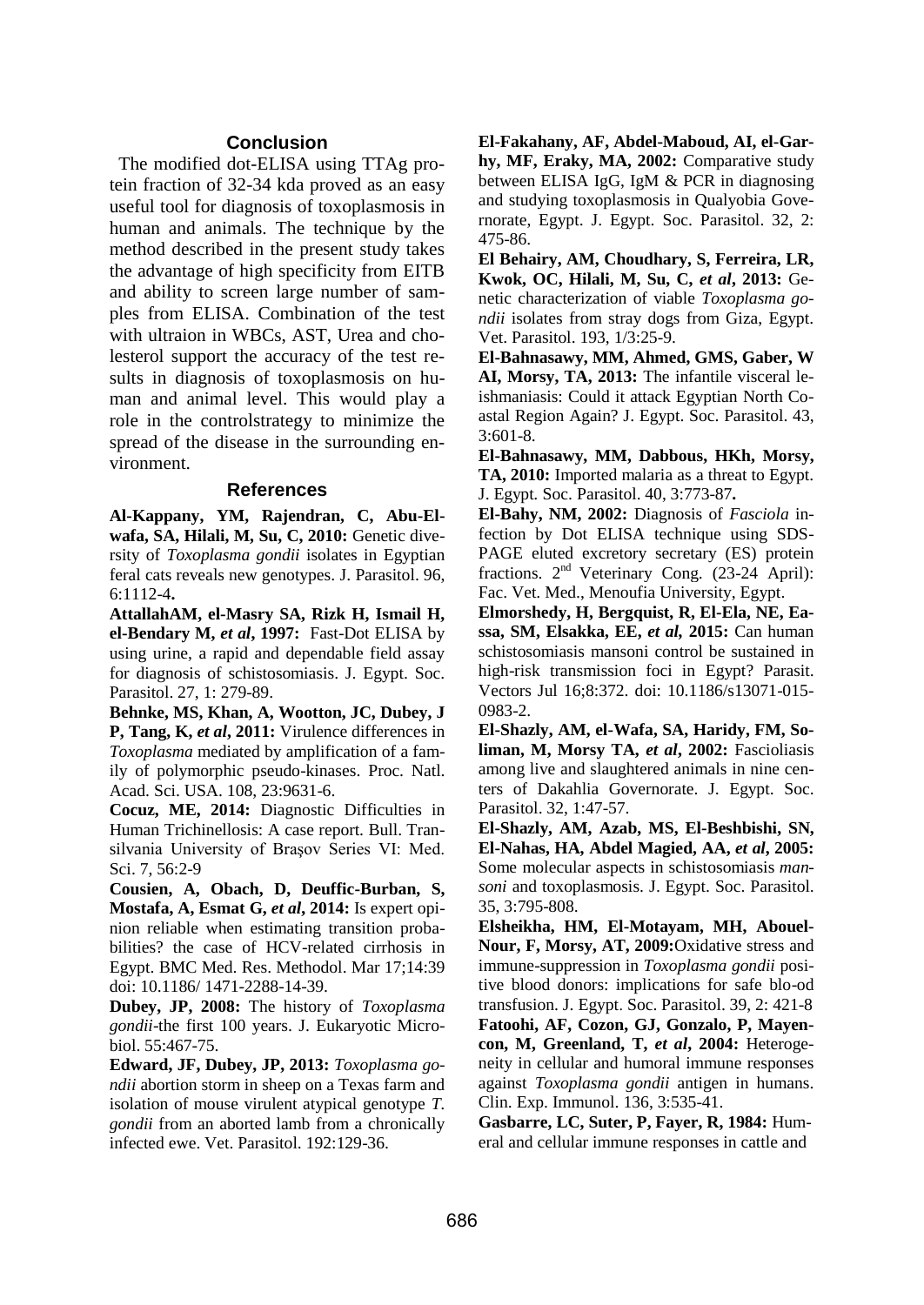sheep inoculated with *Sarcocystis*. Am. J. Vet. Res. 45:1592-6.

**Gómez-Morales, MA, Ludovisi, A, Amati, M, Blaga, R, Zivojinovic, M, e***t al***, 2012:** A distinctive Western blot pattern to recognize *Trichinella* infections in humans and pigs.Int. J. Parasitol. 42:1017-23.

**Harfoush, M, Tahoon, AN, 2010:** Seroprevalence of *Toxoplasma gondii* antibodies in domestic ducks, free-range chickens, turkeys and rabbits in Kafr El-Sheikh Governorate Egypt. J. Egypt. Soc. Parasitol. 40, 2:295-302.

**Haridy, FM, Ibrahim, BB, Morsy, TA, 2000:** [Sheep-dog-man: The risk zoonotic cycle in hy](https://www.ncbi.nlm.nih.gov/pubmed/10946504)[datidosis.J](https://www.ncbi.nlm.nih.gov/pubmed/10946504). Egypt. Soc. Parasitol. 30, 2:423-9

**Haridy, FM, Saleh, NMK, Khalil, HM, Morsy, TA, 2010:** Anti-*Toxoplasma gondii* antibodies in working donkeys and donkey's milk in Greater Cairo, Egypt. J. Egypt. Soc. Parasitol. 40, 2:459-64.

**Haridy, FM, Shoukry, NM, Hassan, AA, Mor-sy, TA, 2009:** ELISA-sero-prevalence of *Toxoplasma gondii* in draught horses in Greater Cairo, Egypt. J. Egypt. Soc. Parasitol. 39, 3:821- 6.

**Haseeb, AN, el-Shazly, AM, Arafa, MA, Morsy, AT, 2002:**[A review on fascioliasis in Egypt.](https://www.ncbi.nlm.nih.gov/pubmed/12049266) J. Egypt. Soc. Parasitol. 32, 1:317-54

**Henry, L, Davidson, I, 1974:** Clinical Diagnosis by Laboratory Methods. Saunders Co., London.

**Hewitson, JP, Grainger, JR, Maizels, RM, 2009:** Helminth immuneregulation: the role of parasite secreted proteins in modulating host immunity. Mol. Biochem. Parasitol. 167, 1:1-11.

**Hilali, M, Romand, S, Thulliez, P, Kwok, OC, Dubey, JP, 1998:** Prevalence of *Neospora caninum* and *Toxoplasma gondii* antibodies in serum from camels from Egypt. Vet. Parasitol.75, 2/3: 269-71.

**Innes, EA, Bartley, PM, Buxton, D, Katzer, F, 2009:** Ovine toxoplasmosis. Parasitol.136:1884- 7.

**Jones, LA, Alexander, J, Roberts, CW, 2006:** Ocular toxoplasmosis: In the storm of the eye. Parasite Immunol. 28:635-42.

**[Juránková, J,](https://www.ncbi.nlm.nih.gov/pubmed/?term=Jur%C3%A1nkov%C3%A1%20J%5BAuthor%5D&cauthor=true&cauthor_uid=26338129) [Basso, W,](https://www.ncbi.nlm.nih.gov/pubmed/?term=Basso%20W%5BAuthor%5D&cauthor=true&cauthor_uid=26338129) [Neumayerová, H,](https://www.ncbi.nlm.nih.gov/pubmed/?term=Neumayerov%C3%A1%20H%5BAuthor%5D&cauthor=true&cauthor_uid=26338129) [Fr](https://www.ncbi.nlm.nih.gov/pubmed/?term=Frencov%C3%A1%20A%5BAuthor%5D&cauthor=true&cauthor_uid=26338129)[encová, A,](https://www.ncbi.nlm.nih.gov/pubmed/?term=Frencov%C3%A1%20A%5BAuthor%5D&cauthor=true&cauthor_uid=26338129) [Baláž, V,](https://www.ncbi.nlm.nih.gov/pubmed/?term=Bal%C3%A1%C5%BE%20V%5BAuthor%5D&cauthor=true&cauthor_uid=26338129)** *et al***, 2015:** Predilection sites for *Toxoplasma gondii* in sheep tissues revealed by magnetic capture and real-time PCR detection. [Food Microbiol.](https://www.ncbi.nlm.nih.gov/pubmed/26338129) 52:150-3.

**Kato, K, Sugi, T, Iwanaga, T, 2012:** Roles of Apicomplexan protein kinases at each life cycle

stage. Parasitol. Int. 61, 2:224-34

**Laemmli, UK, 1970:** Cleavage of structural proteins during the assembly of the head of Bacteriophage T 4. Nature, 227:680-5.

**Langley, RJ, Hillyer, GV, 1989:** Detection of circulating parasite antigen in murine fascioliasis by two-site enzyme-linked immunosorbent assays. Am. J. Trop. Med. Hyg. 41:472-8.

**Letscher-Bru, V, Villard, O, Risse, B, Zauke, M, Klein, JP, 1998:** Protective effect of vaccination with a combination of recombinant surface antigen and interleukin-12 against toxoplasmosis in mice. Infect. Immun. 66:4503–6.

**Lowery, OH, Rosenbrough, NJ, Randall, RG, 1951:** Protein measurement with Folin-phenol re-agents. J. Biol. Chem. 193:265-75.

**Mohamoud, YA, Mumtaz, GR, Riome, S, Miller, D, Abu-Raddad, LJ, 2013:** [The epidemio](https://www.ncbi.nlm.nih.gov/pubmed/23799878)[logy of hepatitis C virus in Egypt: A](https://www.ncbi.nlm.nih.gov/pubmed/23799878) systematic [review and data synthesis.](https://www.ncbi.nlm.nih.gov/pubmed/23799878) BMC Infect. Dis. Jun 24; 13: 288. doi: 10.1186/1471-2334-13-288

**Morsy, TA, Shoukry, A, Abu-Hashish, TA, El Kady, GA, 1987:** *Toxoplasma* antibodies in com- mensal rodents in El Arish City, Egypt. J. Egypt. Soc. Parasitol. 17, 2:799-801.

**Prigione, I, Facchette, P, Lecordier, L, Deslle, D, Chiesa, S,** *et al***, 2000:** T-cell clones raised from chronically infected healthy humans by stimulation with *Toxoplasma gondii* excretorysecretory antigen cross-react with live tachyzoite: characterization of the fine antigenic specificity of the clones and multiplication for vaccine development. J. Immunol. 164:3741-8.

**Rashed, AA, Khalil, HHM, Morsy, ATA, 2010:** Zoonotic ectopic fascioliasis: Review and discussion. J. Egypt. Soc. Parasitol. 40, 3:591- 600

**Rifaat, MA, Morsy, TA, Sadek, MSM, 1969:** Toxoplasmosis in chickens and pigeons in UAR: Preliminary report. J. Trop. Med. Hyg. 72:193-4. **Rifaat, MA, Morsy, TA, Sadek, MSM, Khalid, ML, Azab, ME, 1977:** Incidence of toxoplasmosis among farm animals in Suez Canal Governorates. J. Egypt. Soc. Parasitol. 7, 2:135-40.

**Rokni, M.B, Aminian, B, 2006:** Evaluation of the enzyme-linked immuno-electro transfer blot (EITB) technique using hydatid cyst antigens B/5 and total IgG antibodies in laboratory diagnosis of human hydatidosis. Pak. J. Med. Sci. 22, 2:127-31.

**Said, RN, Zaki, MM, Abdelrazik, MB, 2011:** [Congenital toxoplasmosis: evaluation of molecu](https://www.ncbi.nlm.nih.gov/pubmed/20961951)[lar and serological methods for achieving eco-](https://www.ncbi.nlm.nih.gov/pubmed/20961951)